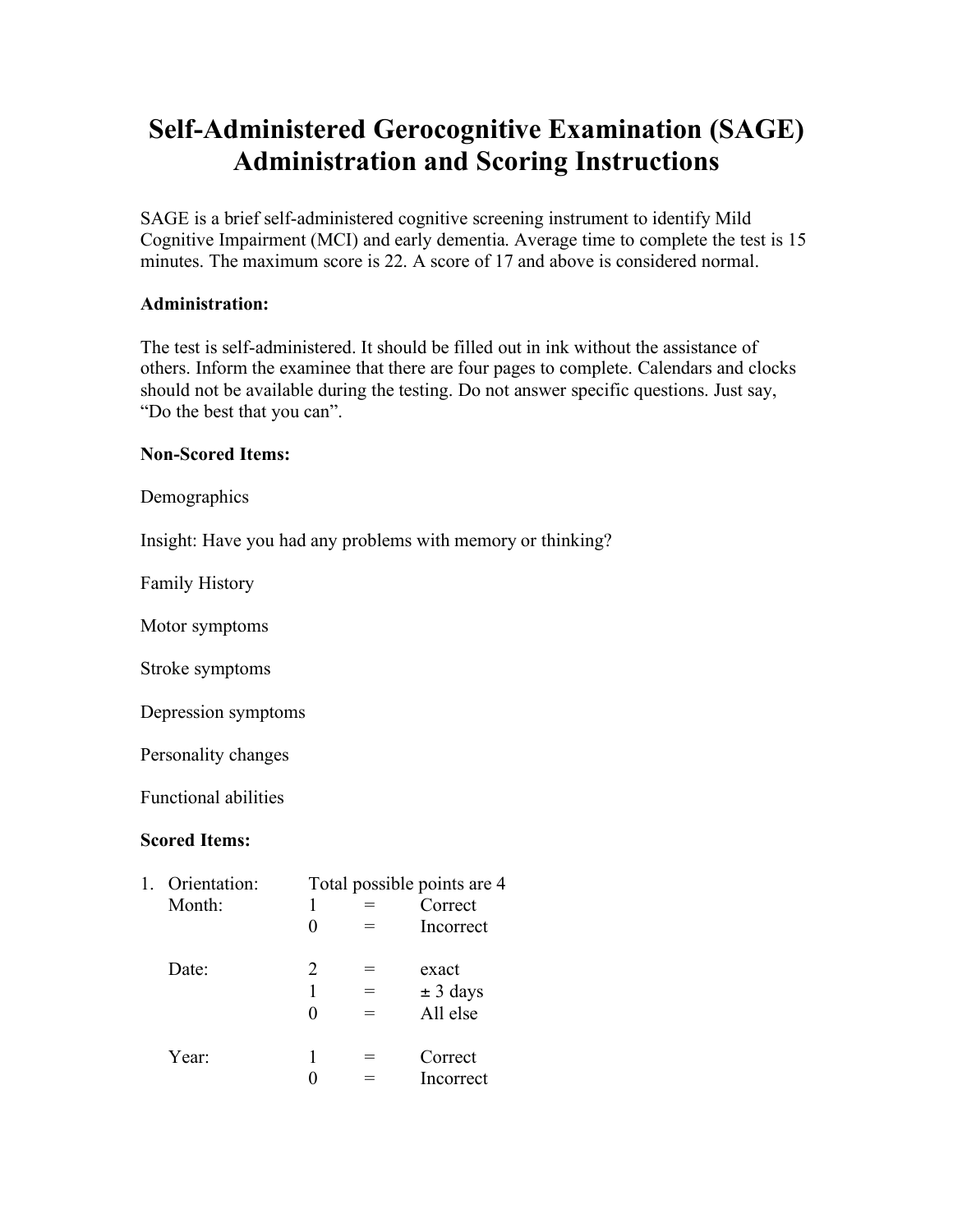|    | 2. Naming:<br>Each Picture:  | Total possible points are 2. Correct spelling not required.<br>Correct<br>$\mathbf{1}$<br>$=$<br>$\theta$<br>Incorrect<br>$=$                                                                                                                                                                         |  |  |  |  |
|----|------------------------------|-------------------------------------------------------------------------------------------------------------------------------------------------------------------------------------------------------------------------------------------------------------------------------------------------------|--|--|--|--|
|    | 3. Similarities:             | Total possible points are 2. Correct spelling/grammar not required.<br>Abstract<br>2<br>$\mathbf{1}$<br>Concrete<br>$=$<br>$\overline{0}$<br>All else<br>$=$                                                                                                                                          |  |  |  |  |
|    | 4. Calculation:              | Total possible point is 1.<br>Correct<br>$\mathbf{1}$<br>$=$<br>$\overline{0}$<br>Incorrect<br>$=$                                                                                                                                                                                                    |  |  |  |  |
|    | 5. Calculation:              | Total possible point is 1.<br>Correct<br>$\mathbf{1}$<br>$=$<br>$\overline{0}$<br>Incorrect                                                                                                                                                                                                           |  |  |  |  |
|    | 6. Memory:                   | Points given below in twelve.                                                                                                                                                                                                                                                                         |  |  |  |  |
| 7. | Construction:<br>3-D figure: | Total possible points are 2.<br>3-D, parallel lines within 10° and correct shape<br>2<br>$=$<br>3-D but lines not parallel within $10^{\circ}$ or otherwise<br>$\mathbf{1}$<br>$=$<br>incorrect shape<br>All else<br>$\boldsymbol{0}$<br>$=$                                                          |  |  |  |  |
| 8. | Construction:<br>Clock:      | Total possible points are 2.<br>4 components: Clock face, clock numbers (all 12 numbers in<br>correct order clockwise and approximately correct quadrant<br>position), hand positions (hands to correct time and must be joined<br>near clock center), and hand size (actual or if labeled correctly) |  |  |  |  |
|    |                              | $\overline{2}$<br>4 of 4 components correct<br>$=$<br>$=$<br>3 of 4 components correct; one of the three correct<br>$\bf{l}$<br>components must be hand positions<br>$\overline{0}$<br>All else<br>$=$                                                                                                |  |  |  |  |
|    | 9. Verbal fluency:           | Total possible points are 2. Correct spelling not required.<br>12 different items listed<br>2<br>$=$<br>10 or 11 different items listed<br>1<br>$=$<br>9 or less different items listed<br>$\boldsymbol{0}$<br>$=$                                                                                    |  |  |  |  |